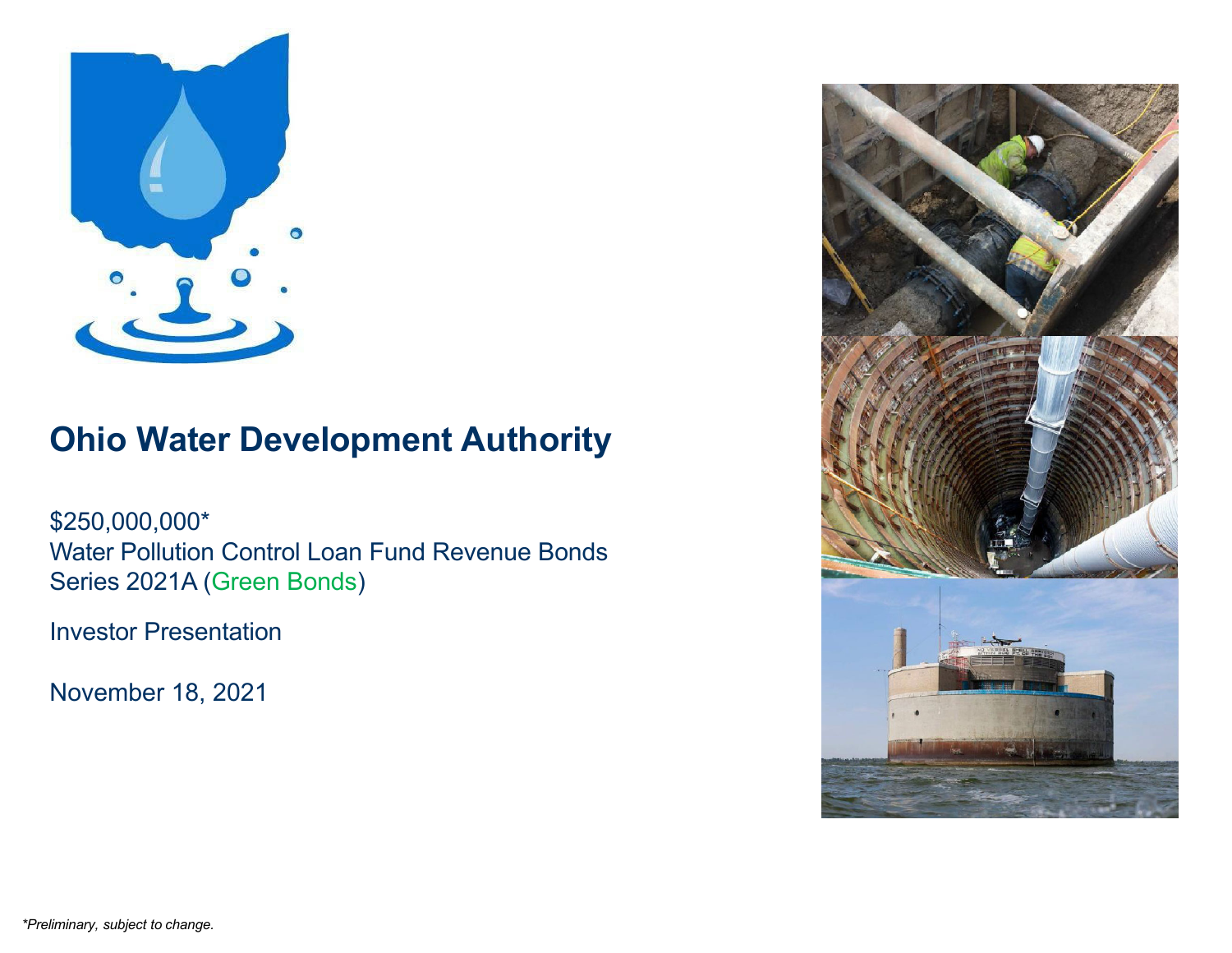

The Investor Presentation you are about to view is provided as of November 18, 2021 for <sup>a</sup> proposed offering of the Water Pollution Control Loan Fund Revenue Bonds, Series 2021A (Green Bonds) (the "Series 2021A WPCLF Bonds"). If you are viewing this presentation after that date, events may have occurred that have <sup>a</sup> material adverse effect on the financial information presented. Neither the Underwriters mentioned in this presentation (the "Underwriters"), nor PFM Financial Advisors LLC (the "Financial Advisor"), nor the Ohio Water Development Authority (the "Issuer") has undertaken any obligation to update this presentation. The information presented is not warranted as to completeness or accuracy and is subject to change without notice. You agree not to duplicate, copy download, screen capture, electronically store, or record this presentation, nor to produce, publish or distribute this presentation in any form whatsoever.

This Investor Presentation is not an offer to sell or <sup>a</sup> solicitation of an offer to buy the Bonds and does not purport to be <sup>a</sup> complete statement of all material facts relating to the Bonds. The offering is made only by means of the Official Statement. All communications made in respect of the proposed offering of the Bonds (including this Investor Presentation) may be distributed only in accordance with the laws and regulations of the relevant jurisdiction in which the communication is made. As <sup>a</sup> result, any specific securities discussed in this communication may not be eligible for sale in some jurisdictions. This communication is not, and under no circumstances should be construed as, <sup>a</sup> solicitation to act as securities broker or dealer in any jurisdiction by any person or company that is not legally permitted to carry on the business of <sup>a</sup> securities broker or dealer in that jurisdiction. Bonds are subject to availability and price or yield may differ, as applicable.

The material contained herein is not <sup>a</sup> product of any research department of the Underwriter or any of its affiliates. Nothing herein constitutes <sup>a</sup> recommendation of any security regarding any issuer, nor is it intended to provide information sufficient to make an investment decision. The information contained in this communication has been compiled from sources believed to be reliable, but no representation or warranty, express or implied, is made by the Underwriter, its affiliates or any other person as to its accuracy, completeness or correctness. Nothing in these materials constitutes <sup>a</sup> commitment by the Underwriters or any of their affiliates to enter into any transaction. No assurance can be given that any transaction or transactions contemplated herein could in fact be executed. Past performance is not <sup>a</sup> guide to future performance, future returns are not guaranteed, and <sup>a</sup> loss of original capital may occur.

The material contained herein may include "forward–looking statements". Such statements are generally identifiable by the terminology used, such as "plan," "project," "forecast," "expect," "estimate," "budget" or other similar words. The achievement of certain results or other expectations that may be contained in such forward–looking statements involve known and unknown risks, uncertainties and other factors which may cause actual results, performance or achievements described to be materially different from any future results, performance or achievements expressed or implied by such forward–looking statements. In addition, not all relevant events or conditions may have been considered preparing the forward-looking information and in developing any assumptions on which such forward looking information may be based. Prospective investors should understand the limitations inherent in forward–looking data and evaluate whether such data and any underlying assumptions are appropriate for their purposes.

Nothing in this communication constitutes legal, accounting or tax advice or individually tailored investment advice. This material is prepared for general circulation and may have been prepared without regard to the individual financial circumstances and objectives of persons who receive it. The investments or services contained in this communication may not be suitable for you and it is recommended that you consult an independent attorney, investment advisor, or tax advisor if you are in doubt about the suitability of such investments or services. To the fullest extent permitted by law, the Underwriter, any of its affiliates, or any other person, accepts no liability whatsoever for any direct or consequential loss arising from any use of this communication or the information contained herein.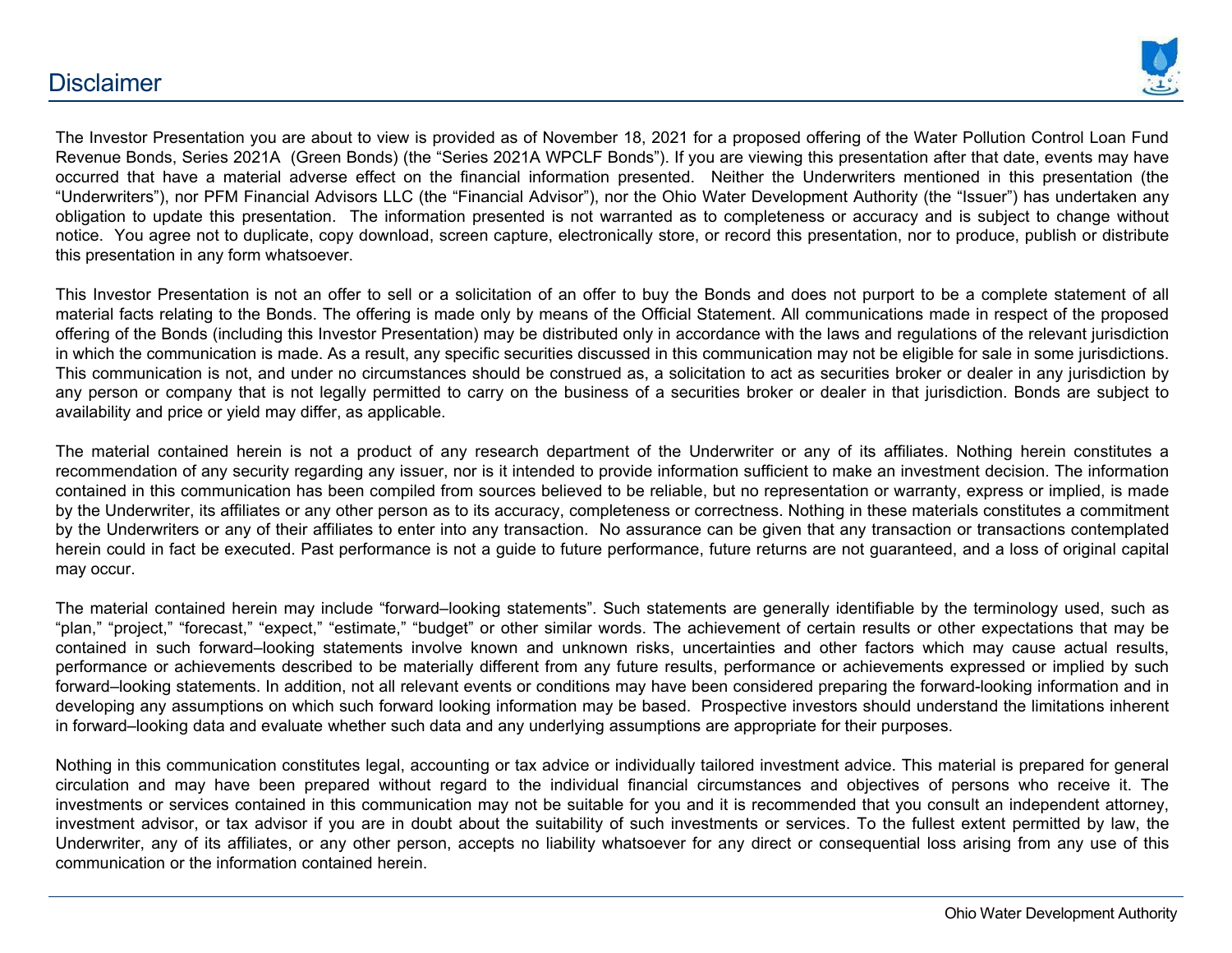### Transaction Summary\*



#### Water Pollution Control Loan Fund Revenue Bonds, Series 2021A (Green Bonds)

| <b>Issuer:</b>            | Ohio Water Development Authority (the "Authority" or "OWDA")                                                                                                                                                                                                                                                                                                                                                                                                                                                                                                                                    |
|---------------------------|-------------------------------------------------------------------------------------------------------------------------------------------------------------------------------------------------------------------------------------------------------------------------------------------------------------------------------------------------------------------------------------------------------------------------------------------------------------------------------------------------------------------------------------------------------------------------------------------------|
| Par Amount*:              | \$250,000,000                                                                                                                                                                                                                                                                                                                                                                                                                                                                                                                                                                                   |
| Ratings:                  | Aaa / AAA (Moody's / S&P)                                                                                                                                                                                                                                                                                                                                                                                                                                                                                                                                                                       |
| Tax Status <sup>1</sup> : | Tax-Exempt (Federal and State of Ohio)                                                                                                                                                                                                                                                                                                                                                                                                                                                                                                                                                          |
| Use of Funds:             | Proceeds from the sale of the Series 2021A Water Pollution Control Loan Fund ("WPCLF") Bonds are expected<br>to be used for the purposes of (a) raising moneys for the sole benefit of the Water Pollution Control Loan Fund as<br>provided in division (T) of Section 6121.04 of the Ohio Revised Code, the WPCLF General Bond Resolution, and<br>the Series 2021A WPCLF Resolution, or reimbursing the Authority for funds advanced for that purpose, and (b)<br>paying issuance expenses relating to the issuance of the Series 2021A WPCLF Bonds                                            |
| Security:                 | Principal of and interest on the Series 2021A WPCLF Bonds are payable solely from, and are secured on a<br>subordinate basis to the previously issued Water Quality Bonds that the Authority has issued, or may issue in<br>the future to refund Water Quality Bonds, by a pledge and assignment of Pledged Revenues, consisting<br>primarily of the principal and interest payments by Governmental Agencies pursuant to the WPCLF Loan<br>Agreements entered into pursuant to the Water Pollution Control Loan Fund ("WPCLF") Program, and by certain<br>funds created by the Trust Agreement |
| <b>Bond Structure*:</b>   | Fixed-rate bonds with a serial semiannual principal amortization from June 1, 2026 to December 1, 2032 and<br>term bonds maturing from December 1, 2033 to December 1, 2046                                                                                                                                                                                                                                                                                                                                                                                                                     |
| Optional<br>Redemption*:  | Bonds maturing on or after June 1, 2032 are subject to redemption on any date on or after December 1, 2031                                                                                                                                                                                                                                                                                                                                                                                                                                                                                      |
| Interest*:                | Semiannually on each June 1 and December 1, beginning on June 1, 2022                                                                                                                                                                                                                                                                                                                                                                                                                                                                                                                           |
| Pricing Date*:            | November 30, 2021                                                                                                                                                                                                                                                                                                                                                                                                                                                                                                                                                                               |
| Closing Date*:            | December 14, 2021                                                                                                                                                                                                                                                                                                                                                                                                                                                                                                                                                                               |
| Underwriters:             | RBC Capital Markets (Senior Manager); Morgan Stanley (Co-Senior Manager); Loop Capital Markets, PNC<br>Capital Markets LLC, Ramirez & Co., Inc., UBS (Co-Managers)                                                                                                                                                                                                                                                                                                                                                                                                                              |
| External<br>Reviewer:     | <b>Kestrel Verifiers</b>                                                                                                                                                                                                                                                                                                                                                                                                                                                                                                                                                                        |

\*Preliminary, subject to change; Note: The Authority has prepared the Preliminary Official Statement and investors should read the entire Preliminary Official Statement carefully before making an investment decision; (1) Upon issuance of the Series 2021A Bonds, Bond Counsel is expected to deliver an opinion that interest on the Series 2021A Bonds is excludable from gross income for Federal and State of Ohio income tax purposes and is n of tax preference for purposes of computing the federal alternate minimum tax. The form of Bond Counsel Opinion is available in the Preliminary Official Statement. Before purchasing the Series 2021A Bonds, you should consu *tax advisor concerning your particular tax situation*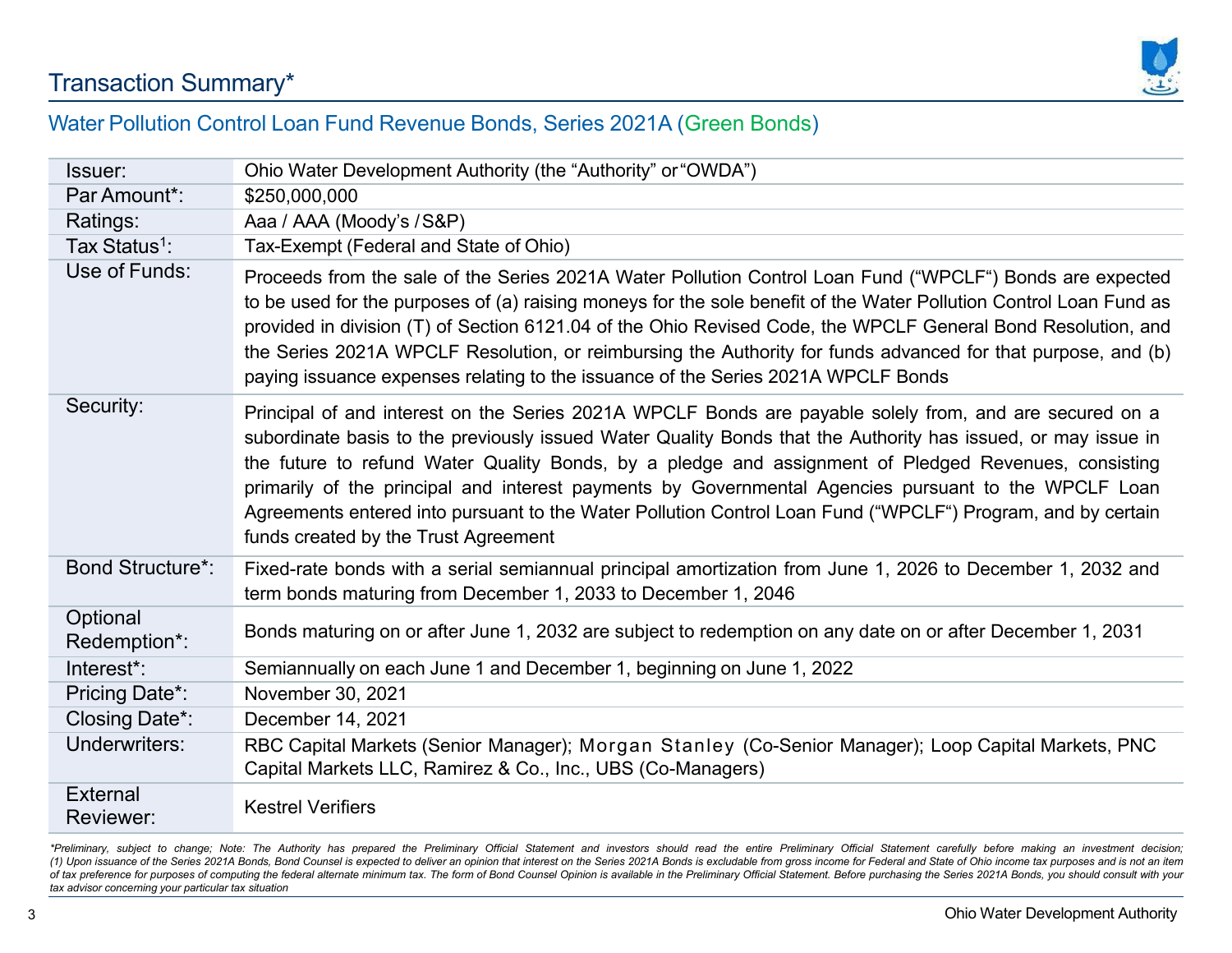### Overview of OWDA



#### The Ohio Water Development Authority

- Created in 1968, the Authority has provided water and wastewater loans to communities throughout Ohio for over 50 years
- The Authority consists of eight members
	- Five members of the Authority are appointed by the Governor for eight-year, staggered terms, with the advice and consent of the State Senate
	- The Directors of the Department of Natural Resources, the Development of Development and the Ohio Environmental ProtectionAgency (the "OEPA") are members ex-officio of the Authority
- The Authority jointly administers with Ohio EPA the federally authorized bond funded Wastewater and Drinking Water revolving loan programs; and also funds its own bond funded revolving fund loan program (Fresh Water) and provides conduit financing for private businesses
- Established and administers non-bond funded programs that include: Solid Waste Program (established in 1991); R&D Grant Program (1985); Brownfield Program (1994); Local Economic Development Loan Program (1995); Village Capital Improvement Fund Program (1996); Emergency Relief program (1997); Dam Safety Linked Deposit Program (1999); County Coastal Erosion Loan Program (1999); Un-Sewered Area Planning Loan Program (2009); Alternative Stormwater Infrastructure Loan program (2010); Un-Sewered AreaAssistance Program (2013); and Loan Advance Program (2015)

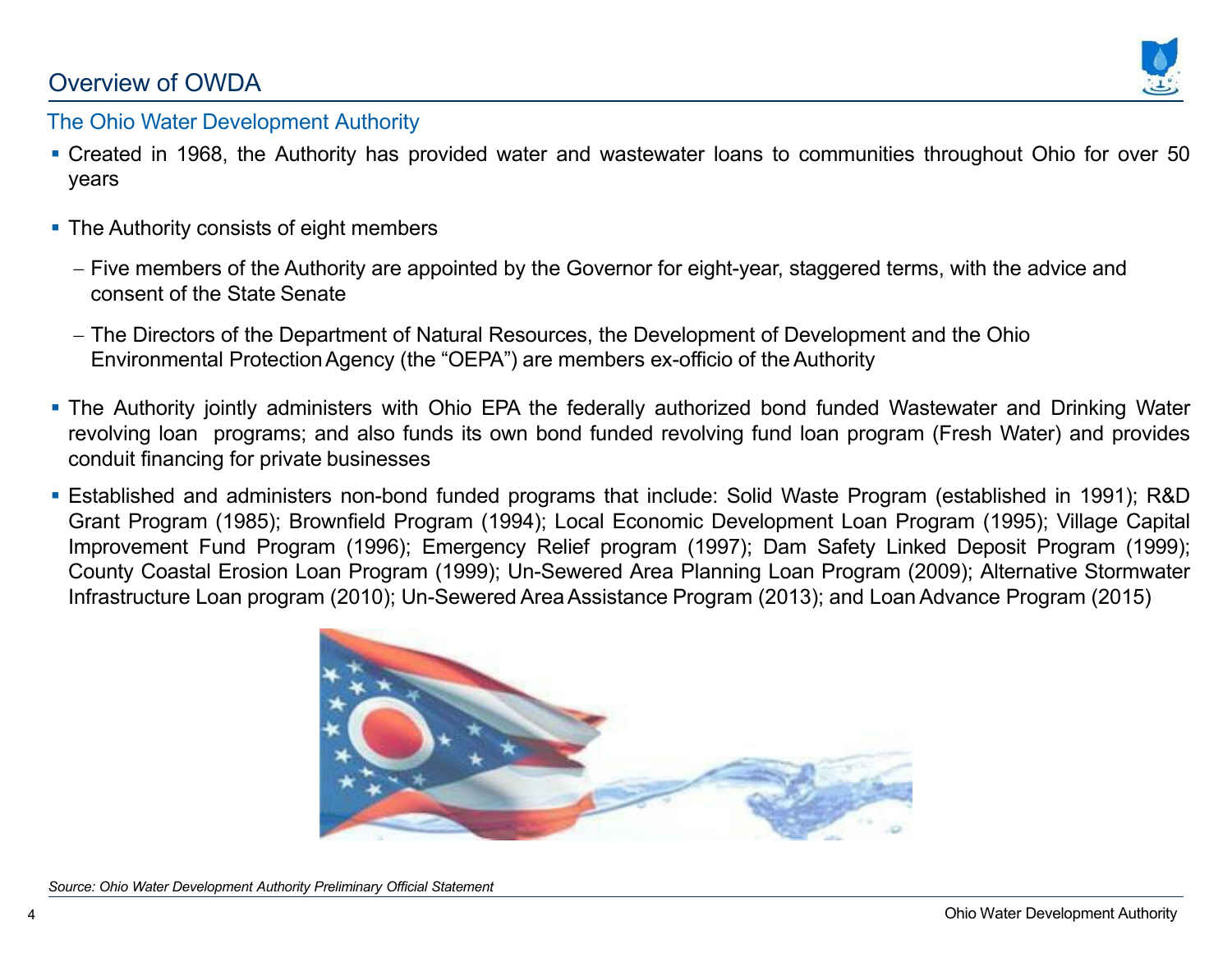5

#### As of September 30, 2021

- The federal Clean Water Act authorizes the U.S. EPA to make capitalization grants to states for deposit in their water pollution control revolving funds to provide loans and other financial assistance for water pollution control projects.
- $\bullet$  In order to receive a federal capitalization grant, a state must provide a "state match" totaling 20% of the total federal grant.
- Since 1989, the WPCLF has received nearly \$2.6 billion of federal capitalization grants which have been matched with over \$513 million of State matching funds. The adjacent table shows this funding over the last five years.
- The WPCLF has made nearly \$8.3 billion in loans since inception using federal capitalization grants, state match monies, as well as bond proceeds, and loan repayments.
- Currently, the WPCLF portfolio includes over \$5.9 billion of pledged loans outstanding to 340 different borrowers for 1,238 projects.
- The Authority has \$441.685 million of Water Quality bonds and \$2.664 billion of WPCLF revenue bonds outstanding, before the issuance of the Series 2021A WPCLF Bonds.

| <b>Capitalization Grants</b>   |                                       |                    |  |  |
|--------------------------------|---------------------------------------|--------------------|--|--|
| Federal Fiscal Years 2017-2021 |                                       |                    |  |  |
| Year                           | <b>Capitalization</b><br><b>Grant</b> | <b>State Match</b> |  |  |
| 2017                           | 74,638,000                            | 14,927,600         |  |  |
| 2018                           | 90,357,000                            | 18,071,400         |  |  |
| 2019                           | 89,448,000                            | 17,889,600         |  |  |
| 2020                           | 89,460,000                            | 17,892,000         |  |  |
| 2021                           | 89,448,000                            | 17,889,600         |  |  |
| <b>Total</b>                   | \$433,351,000                         | \$86,670,200       |  |  |

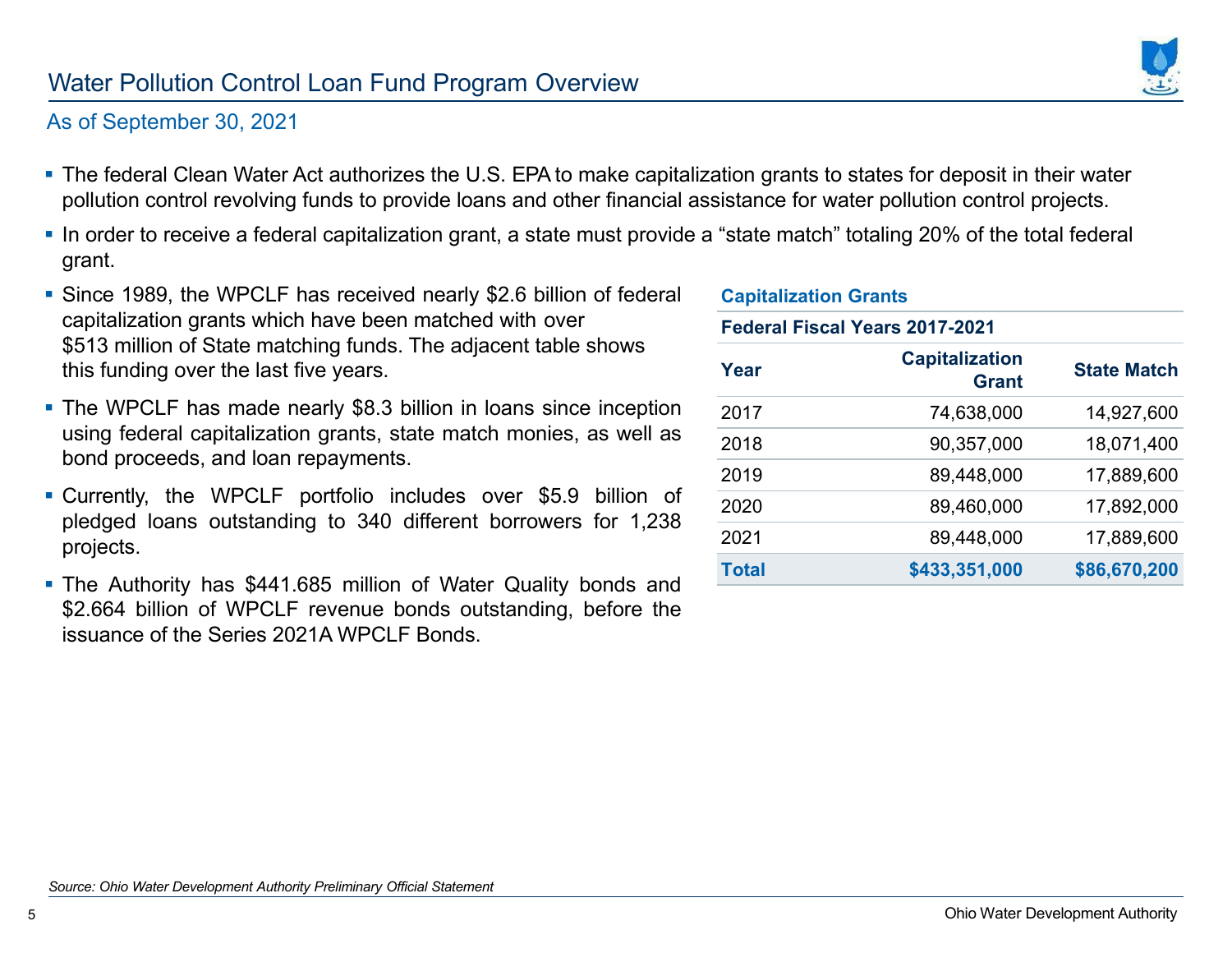

- The Series 2021A WPCLF Bonds are designated "Green Bonds" due to the Projects' adherence to the standards of the Clean Water Act
- Kestrel Verifiers was engaged to provide a Second Party Opinion ("SPO") that verifies the Series 2021A WPCLF Bonds' conformance with the ICMA Green Bond Principles 2021 ("GBP")
	- In Kestrel's opinion, the Bonds also support multiple UN Sustainable Development Goals, including Goals 6: **Clean Water and Sanitation**, 9: **Industry, Innovation and Infrastructure**,12: **Responsible Consumption and Production**
	- Kestrel further notes in its SPO the equitable access to loans that the WPCLF Program provides for economically disadvantaged communities and communities experiencing certain economic hardships

| <b>Use of Proceeds</b>                                                  | • Series 2021A WPCLF Bond proceeds will reimburse the Authority for Loans financing<br>wastewater, stormwater and water pollution prevention projects<br>- GBP Eligible Project Categories: Sustainable Wastewater Management and<br><b>Pollution Prevention and Control</b> |
|-------------------------------------------------------------------------|------------------------------------------------------------------------------------------------------------------------------------------------------------------------------------------------------------------------------------------------------------------------------|
| <b>Process for Project</b><br><b>Evaluation and</b><br><b>Selection</b> | • All Loans assigned to the Series 2021A WPCLF Bonds were evaluated and selected<br>based on criteria in the Integrated Priority System that prioritizes projects based on public<br>health protection and environmental benefit                                             |
| <b>Management of</b><br><b>Proceeds</b>                                 | • Proceeds will be allocated immediately at closing to reimburse the Authority for the Loans and a portion will be used to pay for costs of issuance                                                                                                                         |
| <b>Reporting</b>                                                        | • The Authority produces annual reports on the system-wide impact of its operations and<br>programs, including the WPCLF<br>• The Authority will voluntarily produce a post-issuance Green Bonds update report 12-24<br>months after issuance                                |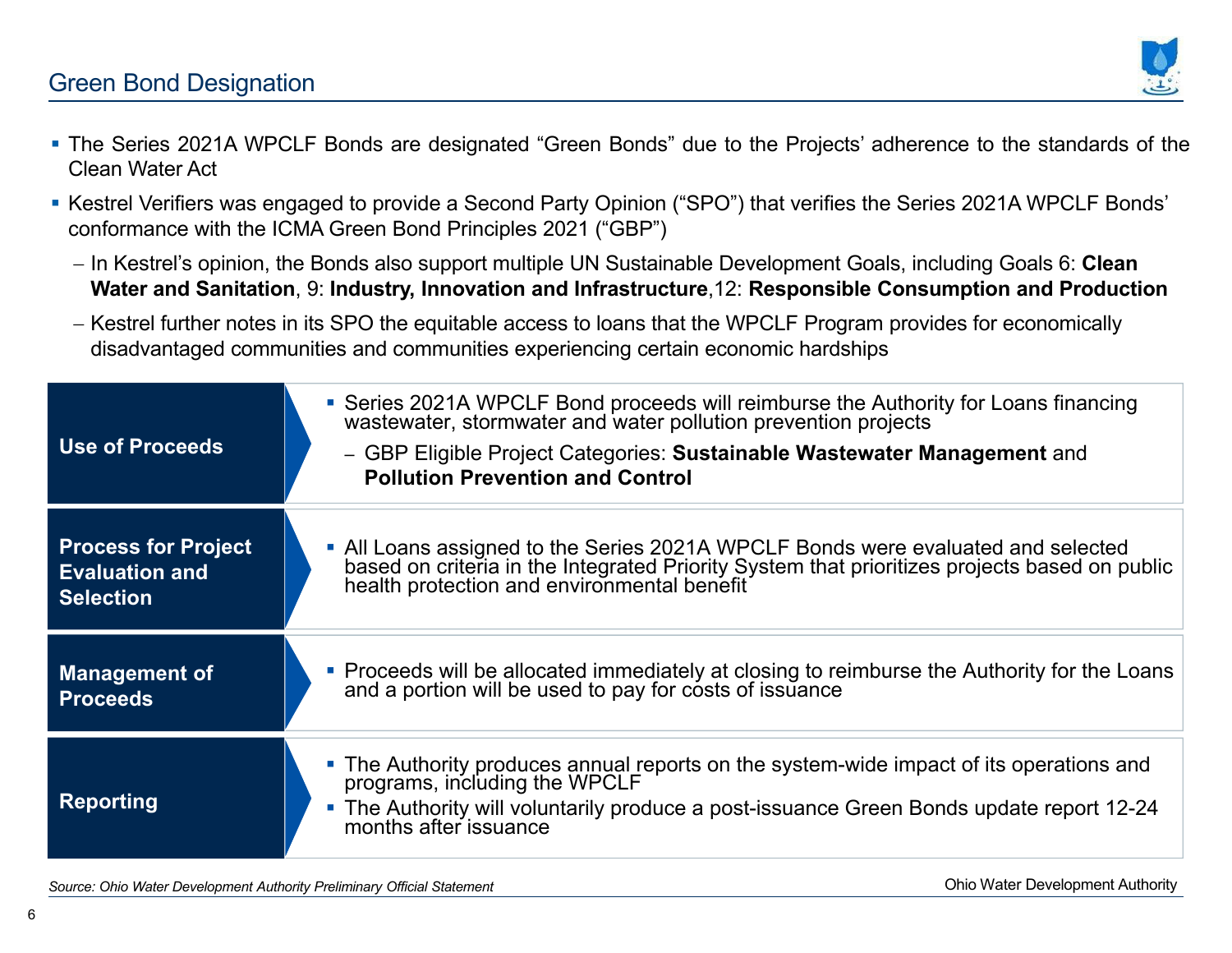

- Loans assigned to the Series 2021A WPCLF Bonds finance many different types of wastewater and stormwater projects across the State of Ohio, including but not limited to those outlined below:
	- <u>Wastewater collection and/or treatment system construction, rehabilitation, extension, and/or improvements</u> can increase flow and treatment capacities and mitigate overflow into environmentally sensitive areas
	- <u>Upgrades and repairs of household sewage treatment systems</u> improve water quality and reduce release of pollutants into the environment by reducing leaks and connecting them to centralized sanitary sewer systems
	- <u>Regionalization projects</u> promote cooperation and consolidation of independent entities in order to provide more efficient and centralized wastewater and treatment systems; regional approaches to wastewater infrastructure are often cost-effective and can help solve environment standards compliance problems
	- <u>Combined sewer overflows and sanitary sewer overflows (CSO/SSO) and stormwater system upgrades</u> eliminate pollution-prone combined sewers systems by constructing separate stormwater sewers and/or reduce potential for sewage overflows and release of polluted water into waterways
	- <u>Nutrient reduction (</u>i.e. reducing phosphorus and nitrogen pollution) mitigates harmful algae blooms that can negatively affect drinking water quality and pose threats to public and environmental health
	- <u>Stormwater management projects</u> are essential to maintaining healthy waterways because stormwater can carry and release significant amounts of pollutants into streams and rivers
	- <u>Planning and design,</u> as long-term integrated resource management planning is essential to stewardship of natural resources
- Equitable access to WPCLF financing is managed through offers of principal forgiveness and subsidized interest rates for economically disadvantaged communities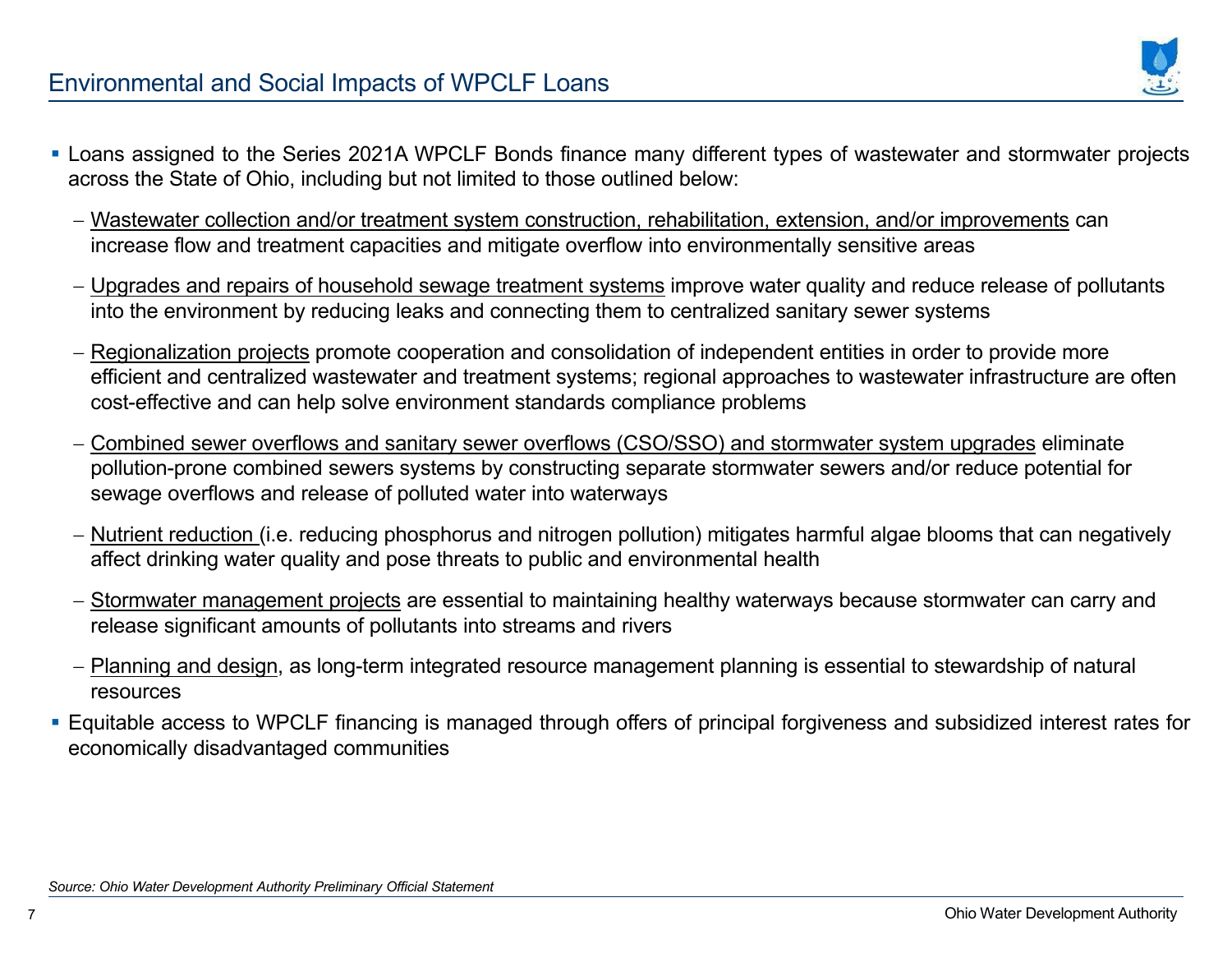

- The WPCLF Program's subsidized loan rates provide below market funding and therefore <sup>a</sup> strong incentive for extensive participation by communities throughout Ohio
- The WPCLF Program loan rates are reset monthly and current rates are as follows:

| <b>Loan Rate</b>                                          | <b>Rate Setting</b>                                                                                                                |
|-----------------------------------------------------------|------------------------------------------------------------------------------------------------------------------------------------|
| Standard Intermediate-Term Rate $(5 - 20 \,\text{years})$ | 8-week average of the AA MMD 20 Year GO rate less 0.95%                                                                            |
| Standard Long-Term Rate (21 – 30 years)                   | 8-week average of the AA MMD 30 Year GO rate less 1.00%                                                                            |
| Standard Long-Term Rate (31 – 45 years)                   | 8-week average of the AA MMD 30 Year GO rate less 0.85%                                                                            |
| <b>Small Communities</b>                                  | If Standard Rate is 1% or higher: Standard Rate less 0.50%<br>If Standard Rate is below 1%: 0.5x Standard Rate                     |
| Hardship                                                  | 0% to 1.0% depending on community service population<br>and the communities median household income (MHI)<br>compared to state MHI |

- The Authority has set aside an aggregate amount of \$75,000,000 in surplus funds during the period from January 1, 2016 through July 1, 2037, for payments to subsidize borrowers with loans with rates in excess of 3%
- The portion of interest paid by the Authority on qualified loans will be equal to the amount necessary to reduce the effective rate of those loans to 3.00% during the remaining life of each loan
- Governmental Agencies may not prepay WPCLF Loans prior to maturity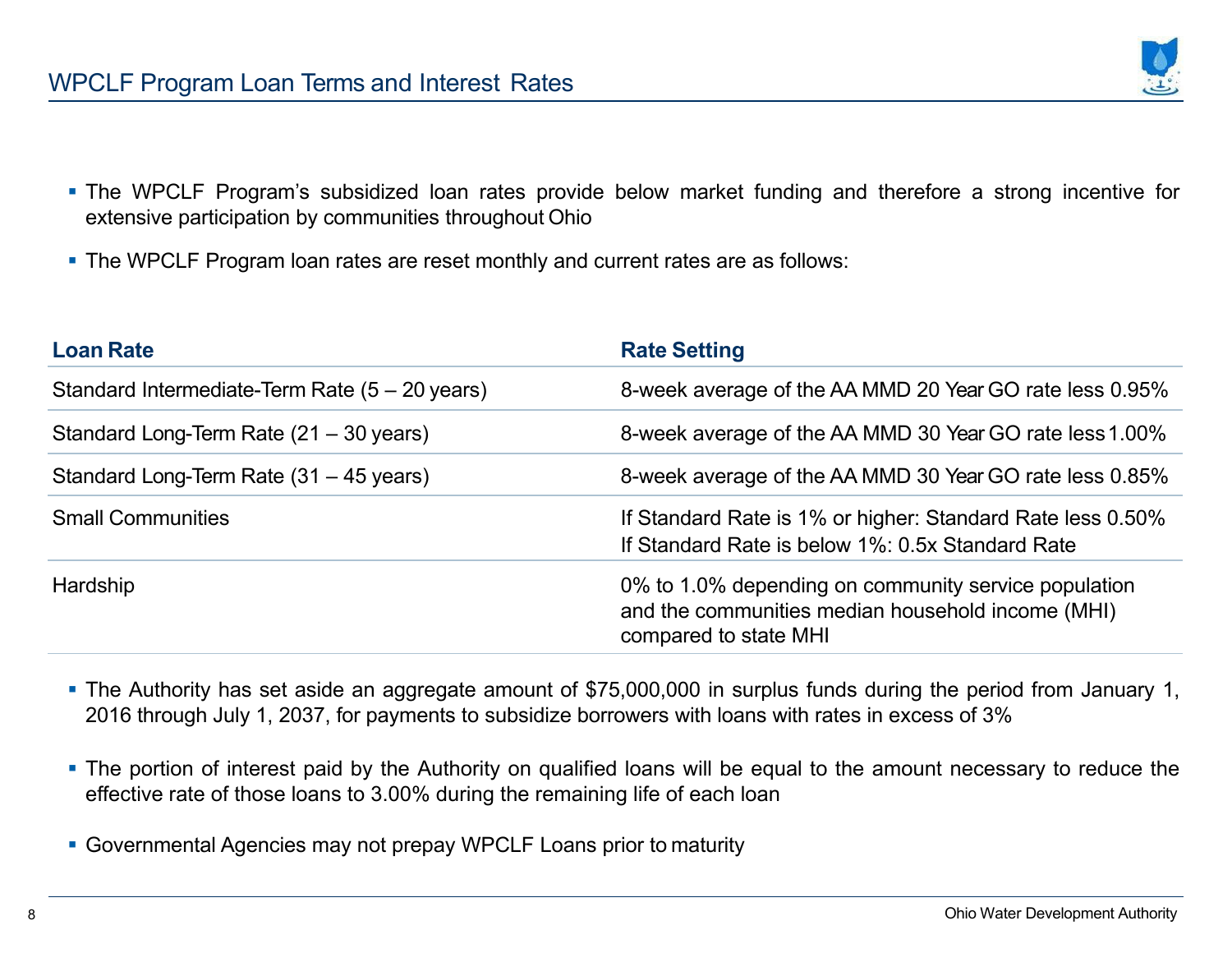

- The Authority has covenanted to its bondholders that it will take all necessary actions to collect all loan payments due to the Authority, including:
	- Within 20 days after any default: make demand for payment
	- Two months after default: give written notice the Authority intends to file suit at three months after default to collect loan repayment due
	- Three months after default: file suit to collect loan repayment due
- The Authority has <sup>a</sup> strong, 50-year record of enforcing its rights to loan payments
	- Currently there is no active litigation to collect WPCLF loan payments
- Loan repayment dates are generally set five months prior to bond debt service payment dates to provide cushion for collections

Source: Ohio Water Development Authority Preliminary Official Statement; Note: The Authority has prepared the Preliminary Official Statement and investors should read the entire *Preliminary Official Statement carefully before making an investment decision.*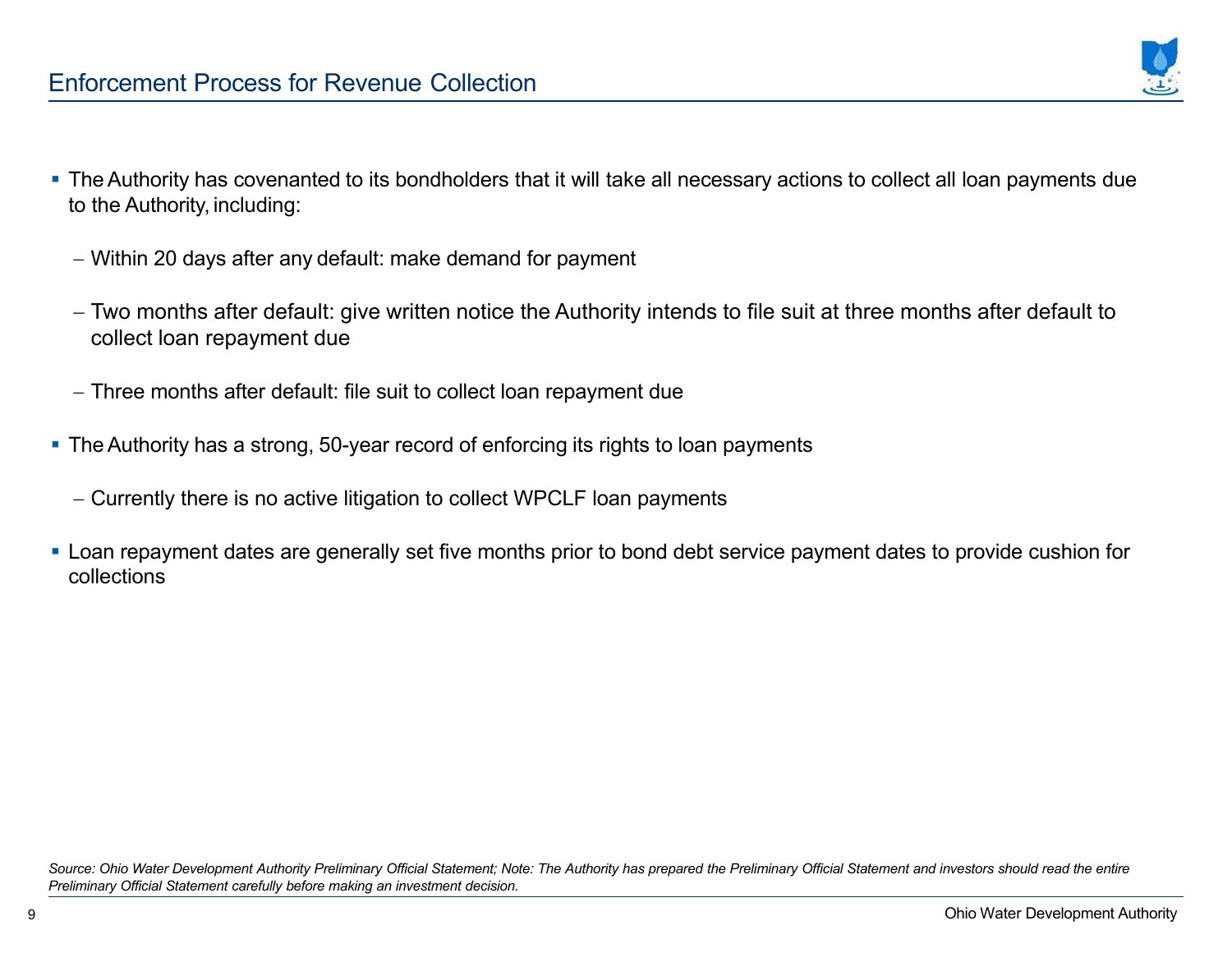- As of September 30, 2021,
	- There were 340 Governmental Agencies with 1,238 Projects financed through loans made by the Authority (the "Existing WPCLF Loans") pursuant to loan agreements with the Authority
	- A total of \$8,259,525,490 in principal amount of Existing WPCLF Loans has been made, with a principal balance of \$5,944,562,655 outstanding

#### **Top 10 Local Government Agencies by Percent of Projected Total Remaining Repayments**

| <b>Local Governmental Agency</b>       | <b>Number of</b><br><b>Projects</b> | <b>Estimated Project</b><br><b>Costs Funded with</b><br><b>WPCLF Loans</b> | <b>Projected Remaining</b><br><b>Water Quality and</b><br><b>WPCLF Series</b><br><b>Repayments</b> | <b>Percent of Projected</b><br><b>Total Remaining</b><br><b>Repayments</b> |
|----------------------------------------|-------------------------------------|----------------------------------------------------------------------------|----------------------------------------------------------------------------------------------------|----------------------------------------------------------------------------|
| <b>Columbus</b>                        | 157                                 | \$1,813,013,776                                                            | \$1,357,212,700                                                                                    | 19.76%                                                                     |
| Northeast Ohio Regional Sewer District | 64                                  | 1,266,086,056                                                              | 1,140,764,535                                                                                      | 16.61%                                                                     |
| Akron                                  | 52                                  | 804,486,003                                                                | 944,386,982                                                                                        | 13.75%                                                                     |
| Toledo                                 | 46                                  | 603,839,705                                                                | 473,481,041                                                                                        | 6.89%                                                                      |
| Hamilton County*                       | 45                                  | 511,050,673                                                                | 444, 154, 288                                                                                      | 6.47%                                                                      |
| Euclid                                 | 13                                  | 180,823,399                                                                | 175,798,761                                                                                        | 2.56%                                                                      |
| Avon Lake                              | 3                                   | 85,283,196                                                                 | 90,247,559                                                                                         | 1.31%                                                                      |
| Canton                                 | 14                                  | 98,837,020                                                                 | 89,122,414                                                                                         | 1.30%                                                                      |
| <b>Newark</b>                          | 11                                  | 86,903,909                                                                 | 88,253,832                                                                                         | 1.29%                                                                      |
| Youngstown                             | 7                                   | 97,857,180                                                                 | 77,051,202                                                                                         | 1.12%                                                                      |
| <b>Totals</b>                          | 412                                 | \$5,548,180,917                                                            | \$4,880,473,314                                                                                    | 71.06%                                                                     |

\*Represents arrangements with Hamilton County, City of Cincinnati and the Metropolitan Sewer District; see the POS for additional information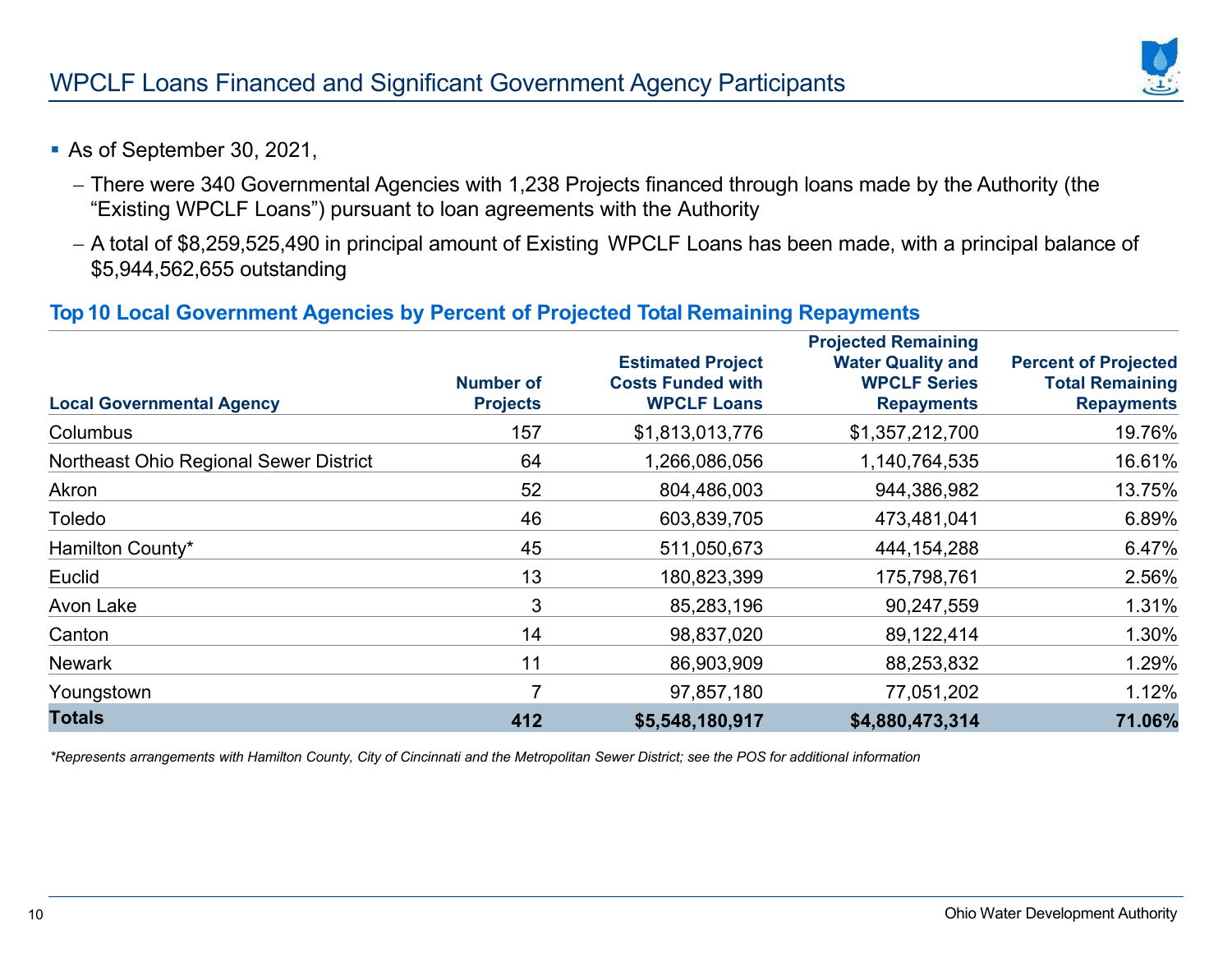# WPCLF Bond Security Features



| <b>Feature</b>                                         | <b>WPCLF (Leverage Portion and State Match Portion) Bonds</b>                                                                                                                                                                                                                                                                                                                                                                                                                                                                                                                                          |
|--------------------------------------------------------|--------------------------------------------------------------------------------------------------------------------------------------------------------------------------------------------------------------------------------------------------------------------------------------------------------------------------------------------------------------------------------------------------------------------------------------------------------------------------------------------------------------------------------------------------------------------------------------------------------|
| State Match / WPCLF (State Match Portion)<br>Revenues: | Future interest payment on all loans dated after the issuance of the first series of WPCLF<br><b>Bonds</b>                                                                                                                                                                                                                                                                                                                                                                                                                                                                                             |
| Water Quality / WPCLF (Leverage Portion)<br>Revenues:  | Principal repayments on all loans and debt service on additional pledged loans after paying<br>Water Quality Bond debt service and future interest payments after paying WPCLF Bonds<br>(State Match Portion) and Water Quality Bond debt service                                                                                                                                                                                                                                                                                                                                                      |
| Coverage Pledge:                                       | Minimum 1.00x coverage from existing loan interest repayment for WPCLF (State Match<br>Portion) Bonds debt service. Minimum 1.00x coverage from existing principal repayments for<br>Water Quality Bonds and WPCLF (Leveraged Portion) Bonds debt service                                                                                                                                                                                                                                                                                                                                              |
| <b>Additional Coverage and Security:</b>               | • Payments from additional future loans<br>• With respect to the Leveraged Portion and State Match Portion, interest earnings on:<br>- Debt Service Fund (ten months each year)<br>- Debt Service Reserve Fund (if any)<br>- Interest Fund (interest payments in excess of debt service)<br>• With respect to the Leveraged Portion only:<br>- Balance of and earnings on Surplus Fund<br>- Unencumbered Leveraged portion Net Bond Proceeds Fund<br>- Capitalization Grant Subaccount<br>• With respect to the State Match Portion only:<br>- Unencumbered State Match Portion Net Bond Proceeds Fund |
| <b>Debt Service Reserve Funds:</b>                     | The Series 2021A WPCLF Bonds will not be secured by a Debt Service Reserve Fund                                                                                                                                                                                                                                                                                                                                                                                                                                                                                                                        |
| <b>Cross Collateralization:</b>                        | - All WPCLF and DWAF Loan Agreement loans are secured by the Governmental Agency's<br>promise to pay from water rates and charges<br>Cross-collateralization through investment between the WPCLF and DWAF Programs<br>provides additional security and greater portfolio diversification for bonds issued under<br>both programs<br>- Allows the WPCLF and DWAF to achieve an enhanced security through access to<br>other Program's surpluses<br>- Reduces default tolerance concentration penalties associated with larger borrowers for<br>both programs                                           |
| <b>Additional Bonds Test:</b>                          | Meet coverage (100%) pledge with payments of loans already made and DSRF requirements                                                                                                                                                                                                                                                                                                                                                                                                                                                                                                                  |

Note: There are currently no State Match Bonds outstanding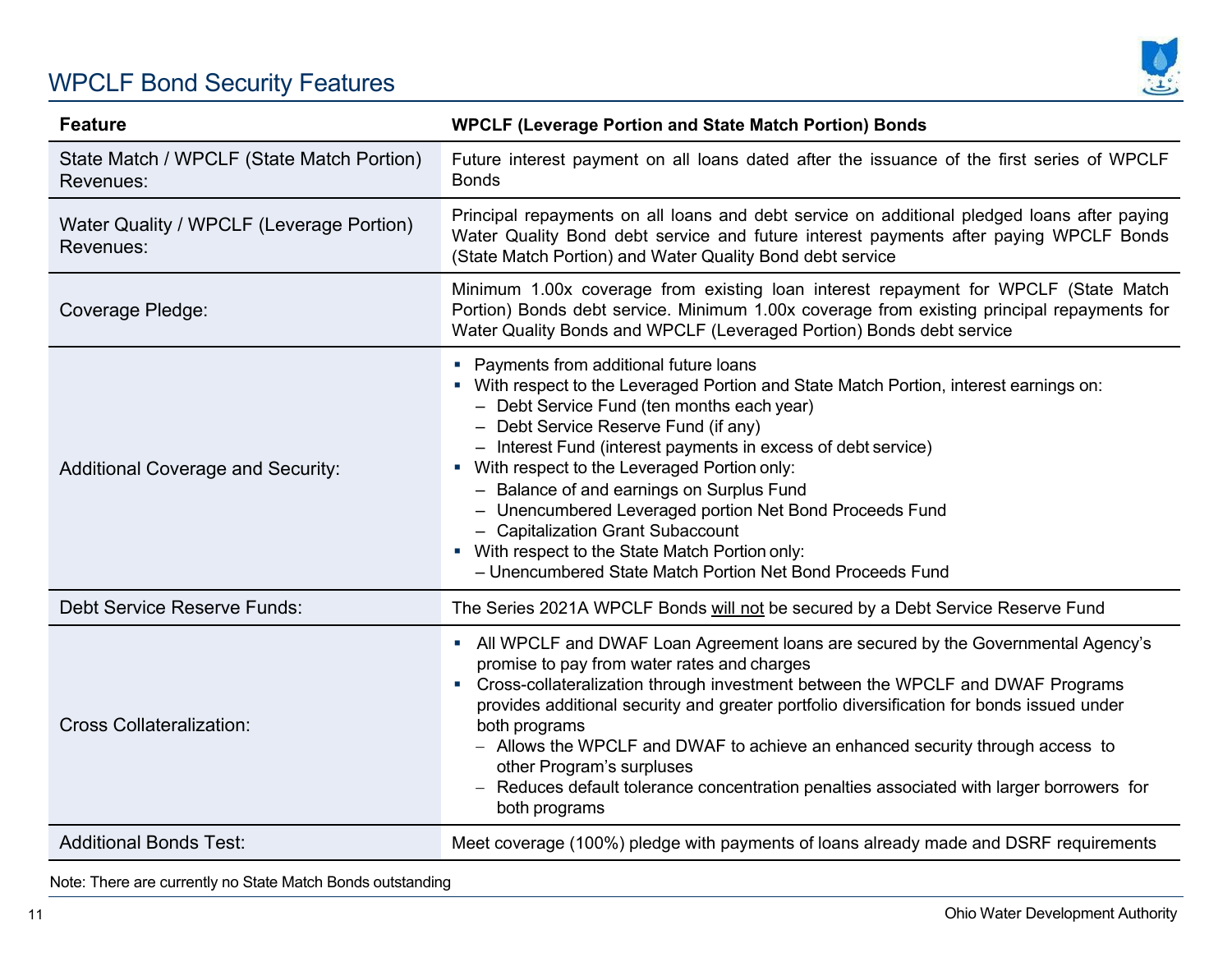### WPCLF Program Cash Flow and Pledged Funds

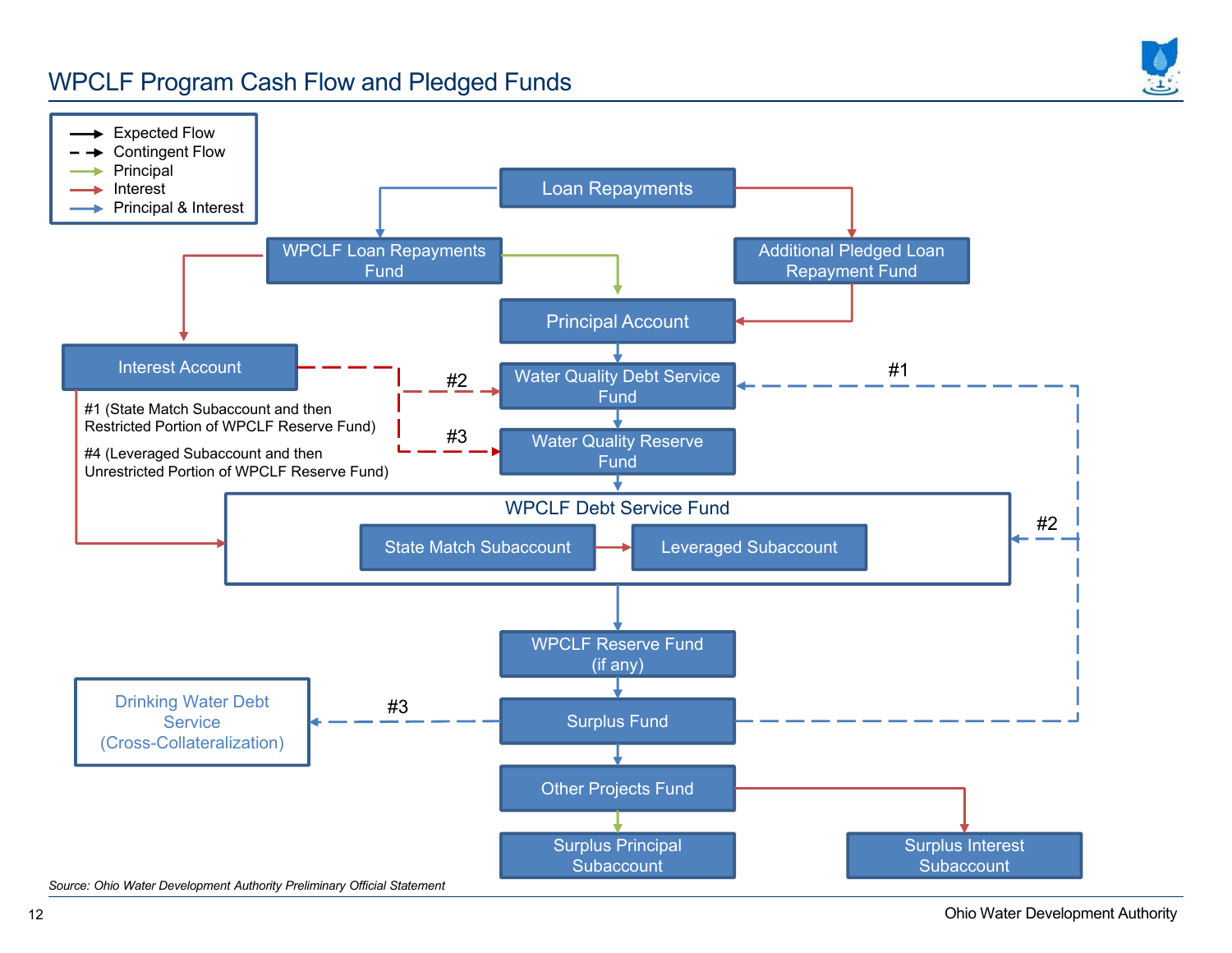# Debt Service Coverage



### Existing WPCLF Loans as of September 30, 2021

|           | Α                                                                    | В                                                                        | $C = (A - B)$                           | D                                                            | Е                                             | $F = (C - D - E)$            | $G = (A / (B + D + E))$ |
|-----------|----------------------------------------------------------------------|--------------------------------------------------------------------------|-----------------------------------------|--------------------------------------------------------------|-----------------------------------------------|------------------------------|-------------------------|
|           | <b>Estimated Total Projected</b><br><b>Payments</b><br>$(a)$ & $(b)$ | <b>Outstanding Water</b><br><b>Quality Series</b><br><b>Debt Service</b> | <b>Estimated</b><br><b>Net Revenues</b> | Outstanding<br><b>WPCLF Series</b><br>Debt Service (c) & (d) | <b>WPCLF</b><br>Series 2020B<br>Debt Service* | <b>Estimated</b><br>Surplus* | <b>WPCLF Coverage*</b>  |
| 12/1/2021 | \$217,528,852                                                        | \$27,421,054                                                             | \$190,107,798                           | \$128,605,063                                                |                                               | \$61,502,735                 | 139.42%                 |
| 6/1/2022  | 210,319,550                                                          | 19,624,606                                                               | 190,694,944                             | 135, 149, 363                                                | \$5,798,611                                   | 49,746,970                   | 130.98%                 |
| 12/1/2022 | 213,887,402                                                          | 19,007,521                                                               | 194,879,881                             | 134,278,488                                                  | 6,250,000                                     | 54,351,393                   | 134.07%                 |
| 6/1/2023  | 213,777,315                                                          | 14,369,799                                                               | 199,407,516                             | 132,876,488                                                  | 6,250,000                                     | 60,281,028                   | 139.27%                 |
| 12/1/2023 | 211,510,852                                                          | 14,268,346                                                               | 197,242,506                             | 120,282,238                                                  | 6,250,000                                     | 70,710,268                   | 150.22%                 |
| 6/1/2024  | 209,175,303                                                          | 37,761,792                                                               | 171,413,511                             | 110,150,238                                                  | 6,250,000                                     | 55,013,273                   | 135.69%                 |
| 12/1/2024 | 210,626,238                                                          | 37,450,539                                                               | 173,175,699                             | 105,105,613                                                  | 6,250,000                                     | 61,820,086                   | 141.54%                 |
| 6/1/2025  | 210,216,476                                                          | 36,046,989                                                               | 174,169,487                             | 115,396,488                                                  | 6,250,000                                     | 52,522,999                   | 133.31%                 |
| 12/1/2025 | 206,776,952                                                          | 35,615,760                                                               | 171, 161, 192                           | 118,776,738                                                  | 6,250,000                                     | 46,134,454                   | 128.72%                 |
| 6/1/2026  | 203,765,732                                                          | 37,423,554                                                               | 166,342,178                             | 117,331,863                                                  | 8,250,000                                     | 40,760,315                   | 125.01%                 |
| 12/1/2026 | 201,733,537                                                          | 36,415,604                                                               | 165,317,933                             | 115,504,363                                                  | 8,200,000                                     | 41,613,570                   | 125.99%                 |
| 6/1/2027  | 201,849,257                                                          | 32,904,119                                                               | 168,945,138                             | 112,628,613                                                  | 8,150,000                                     | 48,166,525                   | 131.34%                 |
| 12/1/2027 | 199,746,625                                                          | 31,985,330                                                               | 167,761,295                             | 110,445,863                                                  | 8,100,000                                     | 49,215,432                   | 132.69%                 |
| 6/1/2028  | 189,844,921                                                          | 26,807,640                                                               | 163,037,281                             | 124,254,488                                                  | 8,050,000                                     | 30,732,793                   | 119.32%                 |
| 12/1/2028 | 179,404,399                                                          | 19,655,093                                                               | 159,749,306                             | 117,109,988                                                  | 8,000,000                                     | 34,639,318                   | 123.93%                 |
| 6/1/2029  | 172,512,983                                                          | 16,618,553                                                               | 155,894,430                             | 107,286,488                                                  | 7,950,000                                     | 40,657,942                   | 130.84%                 |
| 12/1/2029 | 169,864,173                                                          | 15,406,538                                                               | 154,457,635                             | 98,702,113                                                   | 7,900,000                                     | 47,855,522                   | 139.22%                 |
| 6/1/2030  | 168,676,627                                                          | 14,361,113                                                               | 154,315,514                             | 101,498,738                                                  | 7,850,000                                     | 44,966,776                   | 136.35%                 |
| 12/1/2030 | 166,739,940                                                          | 19,248,740                                                               | 147,491,200                             | 89,354,738                                                   | 7,800,000                                     | 50,336,462                   | 143.24%                 |
| 6/1/2031  | 164,394,649                                                          | 17,290,123                                                               | 147,104,526                             | 90,680,863                                                   | 8,750,000                                     | 47,673,663                   | 140.84%                 |
| 12/1/2031 | 160,008,437                                                          | 14,034,196                                                               | 145,974,241                             | 89,031,036                                                   | 8,675,000                                     | 48,268,205                   | 143.20%                 |
| 6/1/2032  | 156,022,261                                                          | 11,393,526                                                               | 144,628,735                             | 88,869,395                                                   | 8,600,000                                     | 47,159,340                   | 143.32%                 |
| 12/1/2032 | 152,703,682                                                          | 10,929,819                                                               | 141,773,863                             | 84,752,753                                                   | 8,525,000                                     | 48,496,110                   | 146.54%                 |
| 6/1/2033  | 149,729,271                                                          | 10,161,357                                                               | 139,567,914                             | 91,314,362                                                   | 8,450,000                                     | 39,803,552                   | 136.21%                 |
| 12/1/2033 | 143,898,393                                                          | 6,880,703                                                                | 137,017,690                             | 91,796,470                                                   | 8,375,000                                     | 36,846,220                   | 134.42%                 |
| 6/1/2034  | 141,434,902                                                          | 6,734,453                                                                | 134,700,449                             | 80,163,679                                                   | 8,300,000                                     | 46,236,770                   | 148.57%                 |
| 12/1/2034 | 138,239,019                                                          | 6,842,959                                                                | 131,396,060                             | 76,446,962                                                   | 8,225,000                                     | 46,724,098                   | 151.06%                 |
| 6/1/2035  | 125,962,045                                                          |                                                                          | 125,962,045                             | 73,498,370                                                   | 8,150,000                                     | 44,313,675                   | 154.27%                 |
| 12/1/2035 | 117,704,268                                                          |                                                                          | 117,704,268                             | 69,428,689                                                   | 8,075,000                                     | 40,200,579                   | 151.87%                 |
| 6/1/2036  | 111,708,094                                                          |                                                                          | 111,708,094                             | 73,929,877                                                   | 8,000,000                                     | 29,778,217                   | 136.35%                 |
| 12/1/2036 | 104,996,333                                                          |                                                                          | 104,996,333                             | 69,022,446                                                   | 7,925,000                                     | 28,048,887                   | 136.45%                 |
| 6/1/2037  | 99,766,308                                                           |                                                                          | 99,766,308                              | 65,514,050                                                   | 11,850,000                                    | 22,402,258                   | 128.96%                 |
| 12/1/2037 | 94,304,255                                                           |                                                                          | 94,304,255                              | 61,551,400                                                   | 11,675,000                                    | 21,077,855                   | 128.78%                 |
| 6/1/2038  | 91,268,618                                                           |                                                                          | 91,268,618                              | 55,227,750                                                   | 14,500,000                                    | 21,540,868                   | 130.89%                 |
| 12/1/2038 | 86,034,256                                                           |                                                                          | 86,034,256                              | 51,358,850                                                   | 14,250,000                                    | 20,425,406                   | 131.13%                 |

*\*Preliminary, subject to change. Please refer to the following page for footnotes to this table.*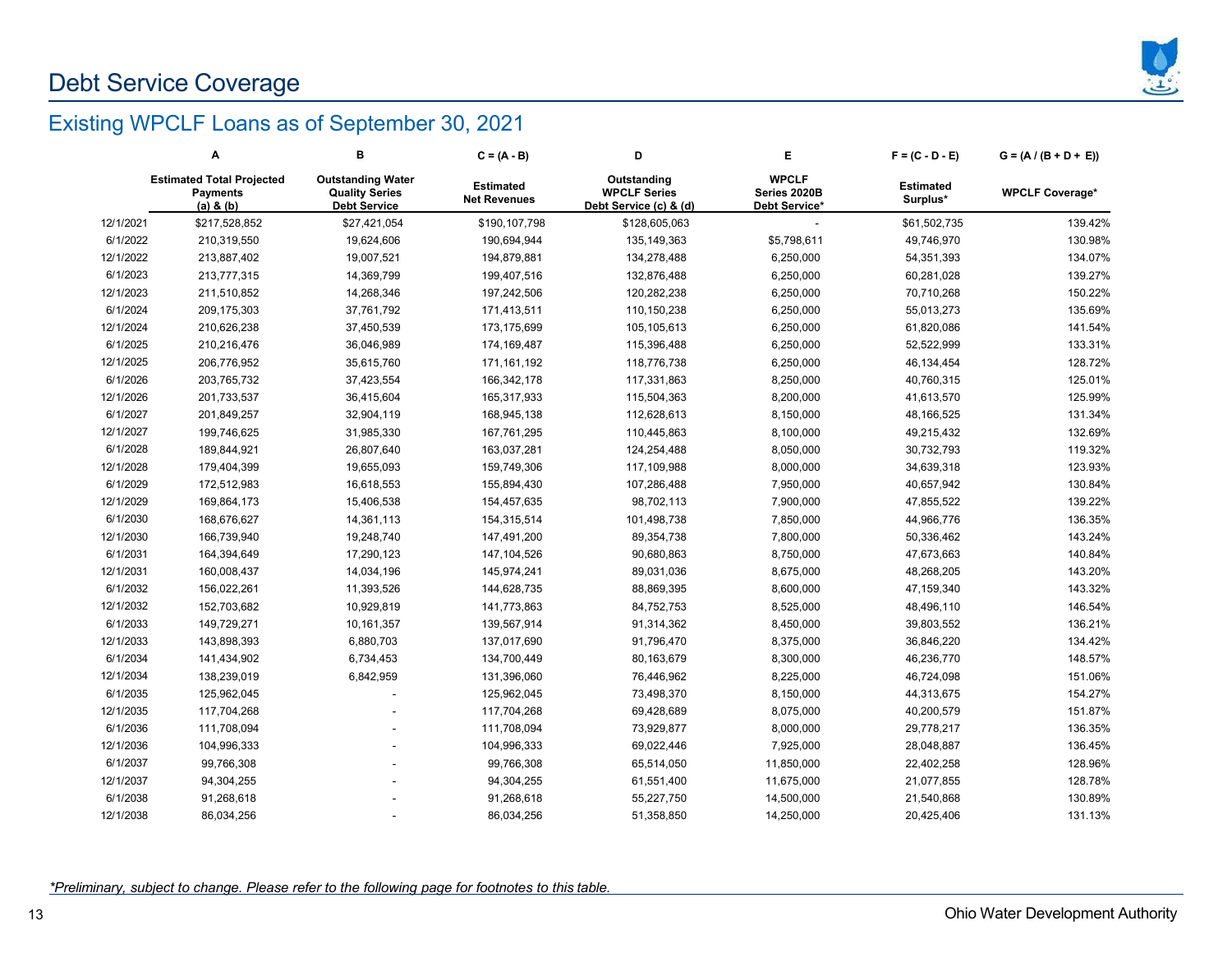

#### Existing WPCLF Loans as of September 30, 2021

|   |                      | Α                                                                    | в                                                                        | $C = (A - B)$                           | D                                                            | E.                                            | $F = (C - D - E)$            | $G = (A / (B + D + E))$   |
|---|----------------------|----------------------------------------------------------------------|--------------------------------------------------------------------------|-----------------------------------------|--------------------------------------------------------------|-----------------------------------------------|------------------------------|---------------------------|
|   |                      | <b>Estimated Total</b><br><b>Projected Payments</b><br>$(a)$ & $(b)$ | <b>Outstanding Water</b><br><b>Quality Series</b><br><b>Debt Service</b> | <b>Estimated</b><br><b>Net Revenues</b> | Outstanding<br><b>WPCLF Series</b><br>Debt Service (c) & (d) | <b>WPCLF</b><br>Series 2020B<br>Debt Service* | <b>Estimated</b><br>Surplus* | <b>WPCLF</b><br>Coverage* |
|   | 6/1/2039             | \$82,073,619                                                         |                                                                          | \$82,073,619                            | \$41,066,575                                                 | \$14,000,000                                  | \$27,007,044                 | 149.04%                   |
|   | 12/1/2039            | 75,792,953                                                           |                                                                          | 75,792,953                              | 36,378,300                                                   | 13,750,000                                    | 25,664,653                   | 151.20%                   |
|   | 6/1/2040             | 72,917,563                                                           |                                                                          | 72,917,563                              | 34,283,075                                                   | 13,500,000                                    | 25,134,488                   | 152.60%                   |
|   | 12/1/2040            | 64,134,411                                                           |                                                                          | 64, 134, 411                            | 28,768,975                                                   | 13,250,000                                    | 22,115,436                   | 152.63%                   |
|   | 6/1/2041             | 58,315,127                                                           |                                                                          | 58,315,127                              | 16,360,975                                                   | 13,000,000                                    | 28,954,152                   | 198.61%                   |
|   | 12/1/2041            | 56,428,080                                                           |                                                                          | 56,428,080                              | 16,250,350                                                   | 12,750,000                                    | 27,427,730                   | 194.58%                   |
|   | 6/1/2042             | 53,091,656                                                           |                                                                          | 53,091,656                              | 16,142,100                                                   | 12,500,000                                    | 24,449,556                   | 185.36%                   |
|   | 12/1/2042            | 50,343,947                                                           |                                                                          | 50,343,947                              | 16,031,100                                                   | 12,250,000                                    | 22,062,847                   | 178.01%                   |
|   | 6/1/2043             | 49,609,469                                                           |                                                                          | 49,609,469                              | 16,917,350                                                   | 12,000,000                                    | 20,692,119                   | 171.56%                   |
|   | 12/1/2043            | 47,678,542                                                           |                                                                          | 47,678,542                              | 16,796,550                                                   | 11,750,000                                    | 19,131,992                   | 167.02%                   |
|   | 6/1/2044             | 47,099,275                                                           |                                                                          | 47,099,275                              | 16,672,750                                                   | 11,500,000                                    | 18,926,525                   | 167.18%                   |
|   | 12/1/2044            | 45,576,930                                                           |                                                                          | 45,576,930                              | 16,545,950                                                   | 11,250,000                                    | 17,780,980                   | 163.97%                   |
|   | 6/1/2045             | 45,310,363                                                           |                                                                          | 45,310,363                              | 17,426,150                                                   | 11,000,000                                    | 16,884,213                   | 159.40%                   |
|   | 12/1/2045            | 45,341,934                                                           |                                                                          | 45,341,934                              | 17,350,700                                                   | 10,750,000                                    | 17,241,234                   | 161.36%                   |
|   | 6/1/2046             | 44,184,261                                                           |                                                                          | 44, 184, 261                            | 21,278,375                                                   | 10,500,000                                    | 12,405,886                   | 139.04%                   |
|   | 12/1/2046            | 44,215,142                                                           |                                                                          | 44,215,142                              | 19,029,100                                                   | 10,250,000                                    | 14,936,042                   | 151.01%                   |
|   | 6/1/2047             | 36,307,158                                                           |                                                                          | 36,307,158                              | 21,704,000                                                   |                                               | 14,603,158                   | 167.28%                   |
|   | 12/1/2047            | 35,869,516                                                           |                                                                          | 35,869,516                              | 21,303,900                                                   |                                               | 14,565,616                   | 168.37%                   |
|   | 6/1/2048             | 35,386,821                                                           |                                                                          | 35,386,821                              | 20,893,100                                                   |                                               | 14,493,721                   | 169.37%                   |
|   | 12/1/2048            | 34,361,139                                                           |                                                                          | 34,361,139                              | 20,482,300                                                   |                                               | 13,878,839                   | 167.76%                   |
|   | 6/1/2049             | 33,207,665                                                           |                                                                          | 33,207,665                              | 16,071,500                                                   |                                               | 17, 136, 165                 | 206.62%                   |
|   | 12/1/2049            | 32,723,393                                                           |                                                                          | 32,723,393                              | 10,750,000                                                   |                                               | 21,973,393                   | 304.40%                   |
|   | 6/1/2050             | 25,099,940                                                           |                                                                          | 25,099,940                              | 10,500,000                                                   |                                               | 14,599,940                   | 239.05%                   |
|   | 12/1/2050            | 24,064,595                                                           |                                                                          | 24,064,595                              | 10,250,000                                                   |                                               | 13,814,595                   | 234.78%                   |
| a | 6/1/2051 - 12/1/2055 | 104,826,537                                                          |                                                                          | 104,826,537                             |                                                              |                                               | 104,826,537                  |                           |
|   | 6/1/2056 - 12/1/2060 | 39,096,901                                                           |                                                                          | 39,096,901                              |                                                              |                                               | 39,096,901                   |                           |
| Ċ | 6/1/2061 - 12/1/2065 | 37,843,341                                                           |                                                                          | 37,843,341                              |                                                              |                                               | 37,843,341                   |                           |
| d | 6/1/2066 - 6/1/2067  | 8.687.739                                                            |                                                                          | 8,687,739                               |                                                              |                                               | 8,687,739                    |                           |
|   |                      | \$7,125,719,943                                                      | \$576,659,826                                                            | \$6,549,060,116                         | \$3,886,578,099                                              | \$476,123,611                                 | \$2,186,358,406              |                           |
|   |                      |                                                                      |                                                                          |                                         |                                                              |                                               |                              |                           |

\*Preliminary, subject to change; Note: The Authority has prepared the Preliminary Official Statement and investors should read the entire Preliminary Official Statement carefully before making an investment decision.

a) The amounts shown are the pledged amounts required to be paid by Local Governmental Agencies under existing WPCLF Loan Agreements of 9/30/2021. Such amounts have been pledged as security for currently issued and / or additional Water Quality and WPCLF Series Bonds. Amounts shows are semi-annual payment amounts and do not included interest earnings thereon. See "THE WATER POLLUTION CONTROL LOAN FUND - WPCLF Loan *Agreements"*

b) These amounts also include projected direct payments of the federal BAB's subsidy related to the Water Quality Bonds issued as build America bonds. With respect to the effect of sequestration on the receipt by the Autho such direct payments, the subsidy amount is assumed to be 33.005% of the applicable interest rates through 6/1/2024. The subsidy amounts are expected to be received through 2034 and are no greater than \$6,462,685 in any *given year.*

c) The debt service payments for the WPCLF Series 2016 A bonds were calculated using the average rate of interest borne by the WPCLF Series 2016 A Bonds from September 1, 2016 through September 30, 2021 which was .90%.

d) Hypothetical debt service of \$20,000,000 WPCLF Series 2017 - 2020 B Floating Rate Notes at 1.91% for 10 years. WPCLF 2019A Series has actual amortization through June 1, 2029 and hypothetical debt service of the \$265,000,000 June 1, 2029 bullet maturity at 2.86% for 20.5 years beginning June 1, 2029.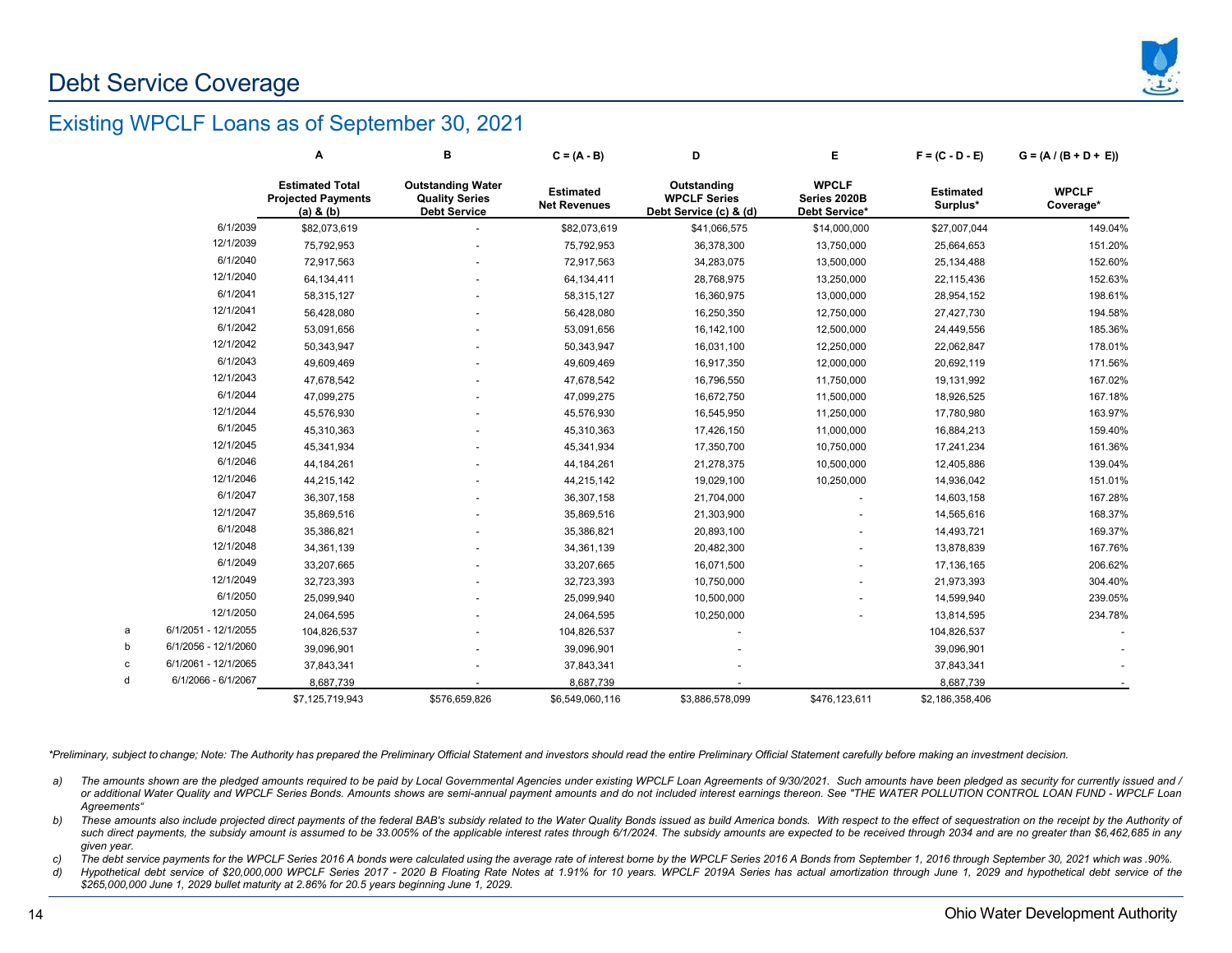

#### Water Quality and WPCLF Debt Service Structure

Estimated Debt Service on Outstanding Water Quality and WPCLF Series Bonds (Including Series 2021A)\*



Series 2021A Debt Service (FY) - Total Debt Service on Water Quality and WPCLF Series Bonds as of 9/30/2021 - Loan Repayment (FY)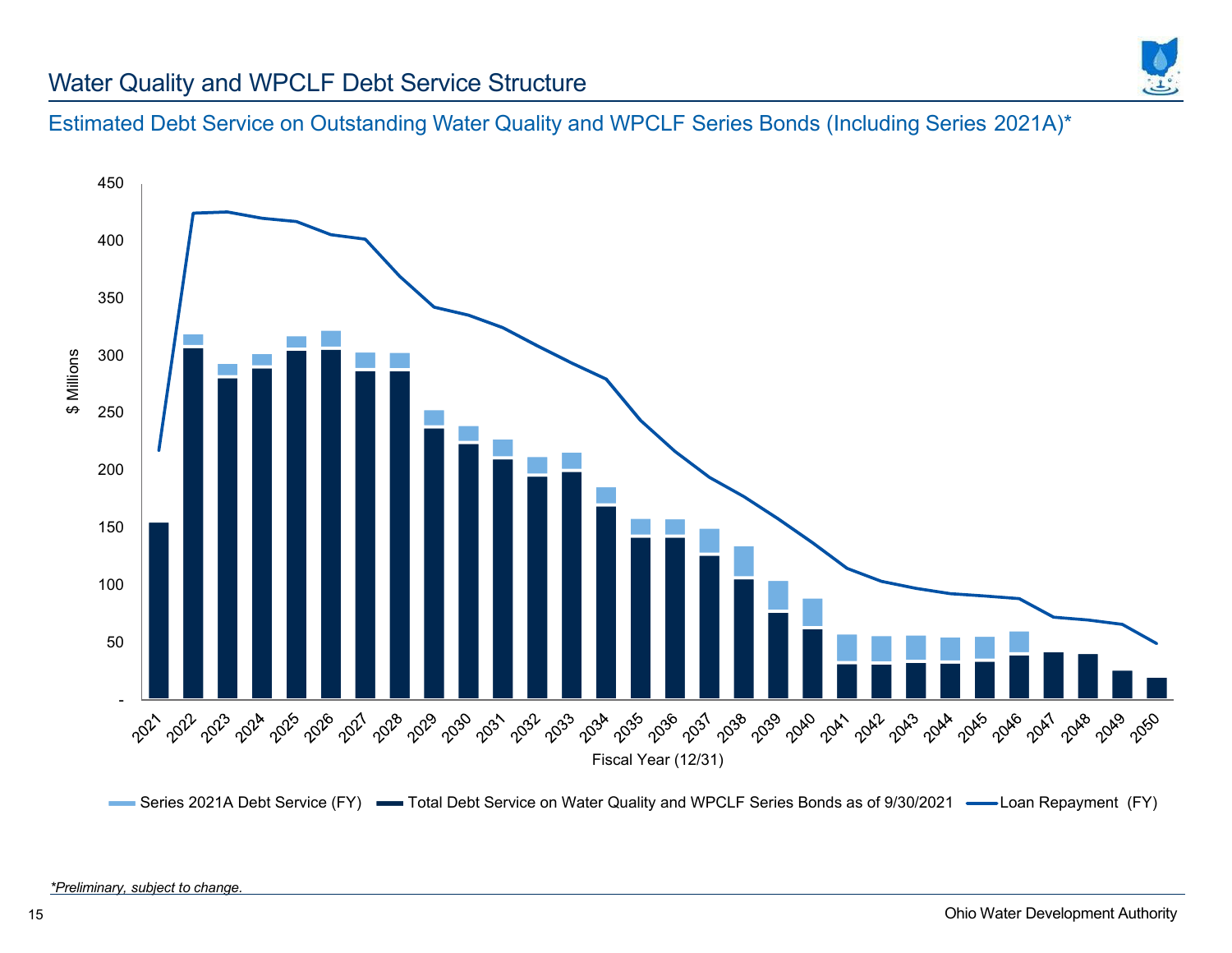# Financing Summary



### Water Pollution Control Loan Fund Revenue Bonds, Series 2021A (Green Bonds)

| <b>Maturity Date*</b> | Par Amount*   |
|-----------------------|---------------|
| 06/01/2026            | \$2,000,000   |
| 12/01/2026            | 2,000,000     |
| 06/01/2027            | 2,000,000     |
| 12/01/2027            | 2,000,000     |
| 06/01/2028            | 2,000,000     |
| 12/01/2028            | 2,000,000     |
| 06/01/2029            | 2,000,000     |
| 12/01/2029            | 2,000,000     |
| 06/01/2030            | 2,000,000     |
| 12/01/2030            | 2,000,000     |
| 06/01/2031            | 3,000,000     |
| 12/01/2031            | 3,000,000     |
| 06/01/2032            | 3,000,000     |
| 12/01/2032            | 3,000,000     |
| 12/01/2033            | 6,000,000     |
| 12/01/2034            | 6,000,000     |
| 12/01/2035            | 6,000,000     |
| 12/01/2036            | 6,000,000     |
| 12/01/2037            | 14,000,000    |
| 12/01/2038            | 20,000,000    |
| 12/01/2039            | 20,000,000    |
| 12/01/2040            | 20,000,000    |
| 12/01/2041            | 20,000,000    |
| 12/01/2046            | 100,000,000   |
| Total                 | \$250,000,000 |

| Principal*           | Fixed-rate bonds with a serial semiannual principal<br>amortization from June 1, 2026 to December 1,<br>2032 and term bonds maturing from December 1,<br>2033 to December 1, 2046 |
|----------------------|-----------------------------------------------------------------------------------------------------------------------------------------------------------------------------------|
| Interest             | Semiannually on each June 1 and December 1,<br>beginning on June 1, 2022                                                                                                          |
| Optional Redemption* | Bonds maturing on or after June 1, 2032 are<br>subject to redemption on any date on or after<br>December 1, 2031                                                                  |

*\*Preliminary, subject to change; Source: Ohio Water Development Authority Preliminary Official Statement*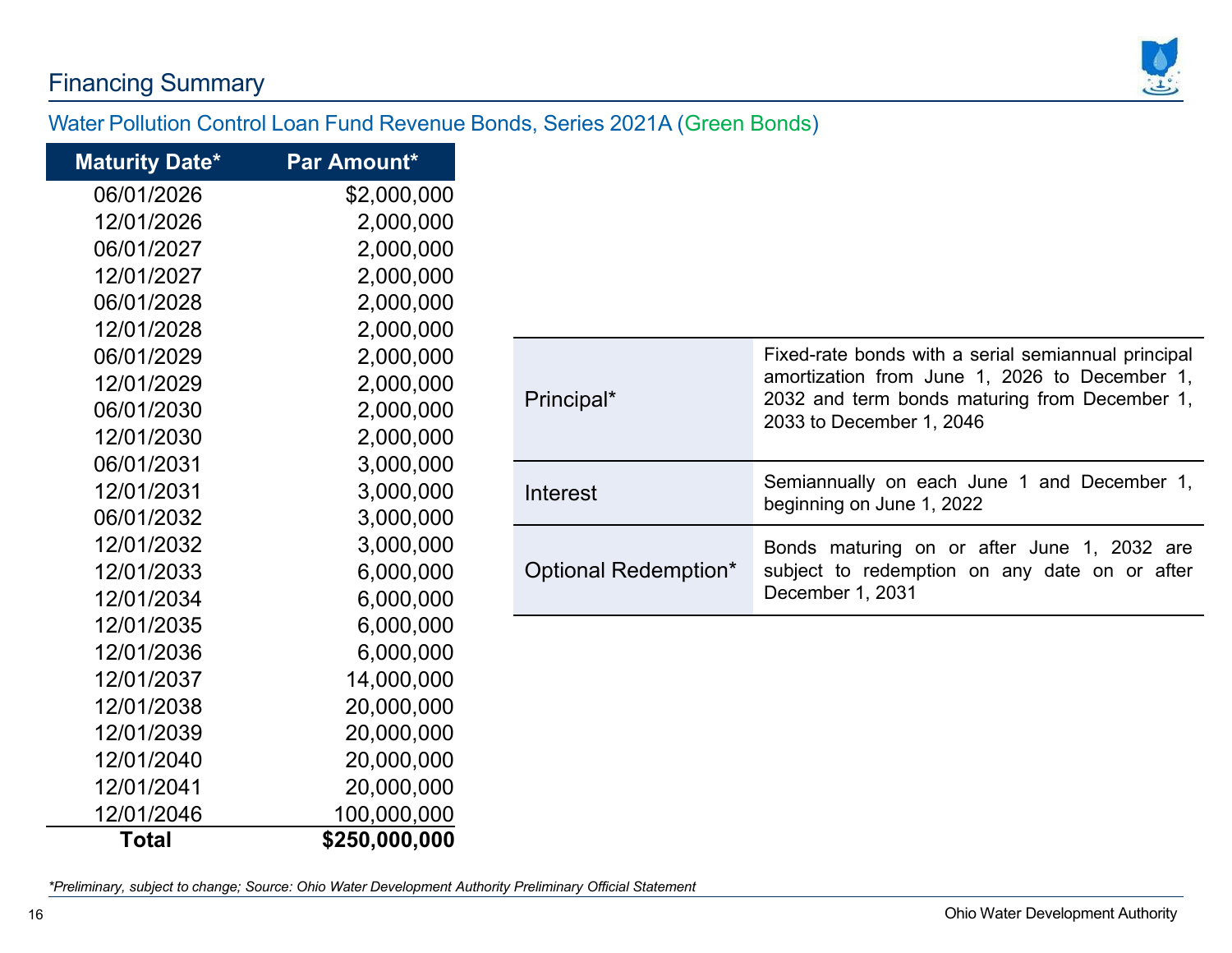# Credit Highlights



- The Water Pollution Control Loan Fund was created as a stand-alone, self-sufficient financing program in 1989
	- $\;\blacksquare\;$  No reliance on State funding to the SRF Programs
- $\checkmark$  Credit strengths reflect the high quality of the Program
	- Rated Aaa/AAA by Moody's/S&P
	- 50-year track record of managing loan programs for communities throughout the State of Ohio
	- Strong record of enforcing revenue collection and legal enforcement
- $\checkmark$  The WPCLF maintains a sizeable and diverse loan pool that provides significant overcollateralization for bondholders
	- As of September 30, 2021, there were 340 Governmental Agencies with 1,238 Projects financed through the WPCLF
	- A total of \$8.26 billion in principal amount of loans has been made in the WPCLF program, with a principal balance of \$5.94 billion outstanding
	- Top 10 Borrowers constitute approximately 71.06% of the total projected remaining repayments pursuant to existing loan agreements
		- The City of Columbus (19.76%), the Northeast Ohio Regional Sewer District (16.61%), and the City of Akron (13.75%) are the program's three largest borrowers
	- Currently, the Authority has approximately \$441.685 million of Water Quality bonds and \$2.664 billion of WPCLF revenue bonds outstanding
- $\checkmark$  The WPCLF is cross-collateralized with the Drinking Water Assistance Fund ("DWAF")
	- Cross-collateralization between the WPCLF and the DWAF by providing for the investment of surplus funds available in the DWAF to enhance the security for bonds in the WPCLF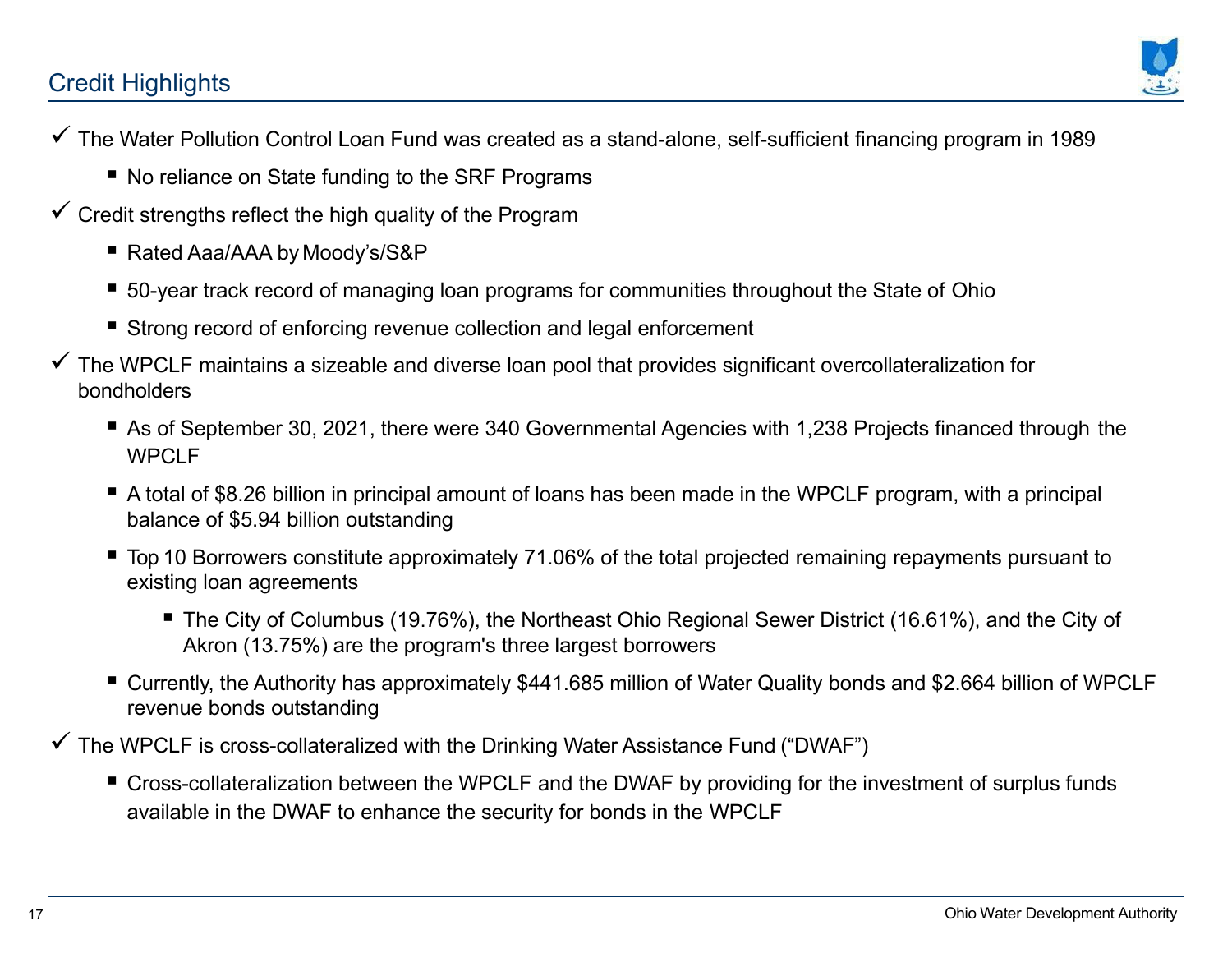



| <b>Activity</b>                                  | Date*                     |
|--------------------------------------------------|---------------------------|
| <b>Release of Preliminary Official Statement</b> | November 18th             |
| Pricing                                          | November 30 <sup>th</sup> |
| <b>BPA Signing</b>                               | November 30 <sup>th</sup> |
| Closing                                          | December 14th             |

*\*Preliminary, subject to change; Note: The Authority has prepared the Preliminary Official Statement and investors should read the entire Preliminary Official Statement carefully before making an investment decision.*